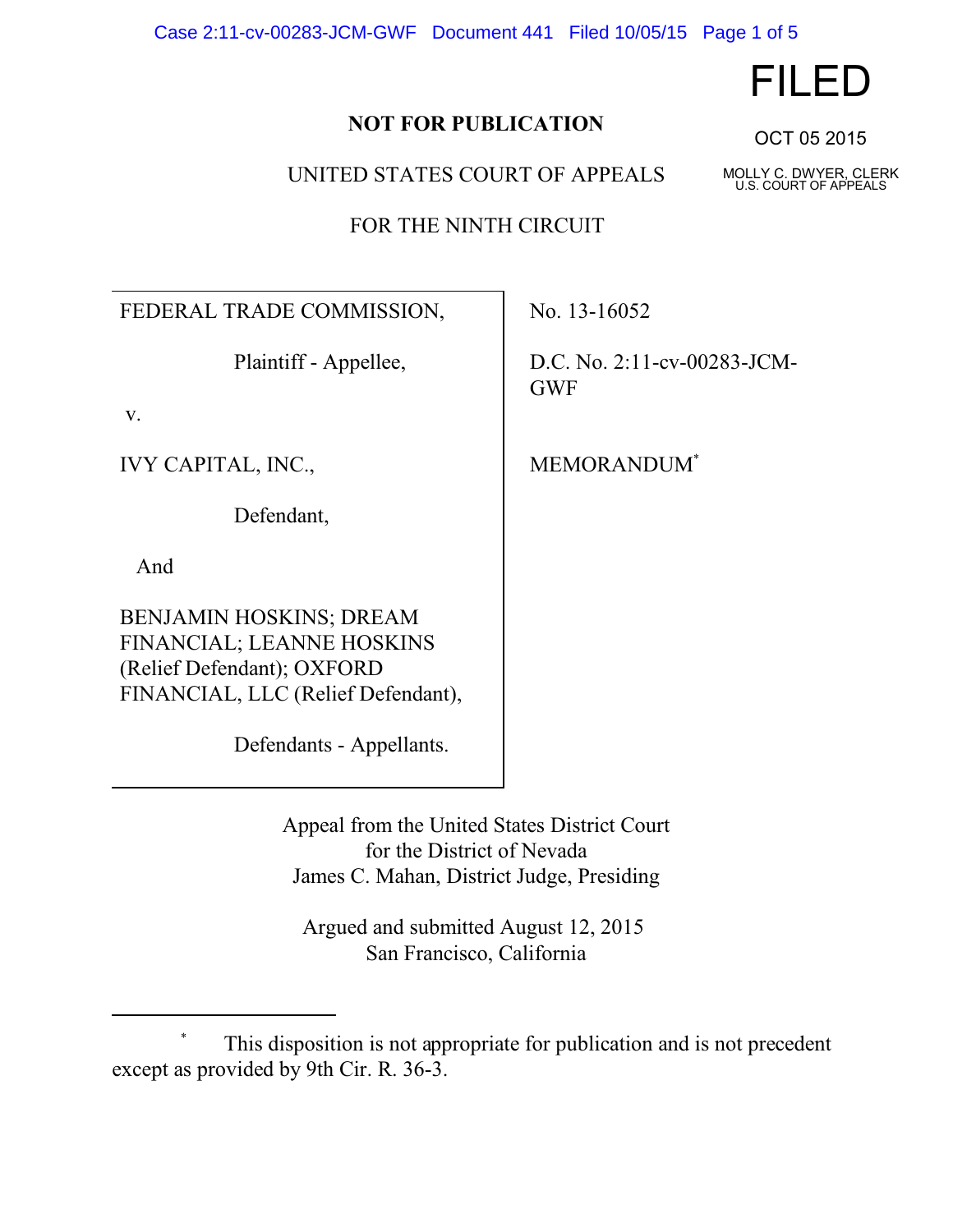Before: KOZINSKI and TALLMAN, Circuit Judges and RAYES,\*\* District Judge.

liable for the deceptive telemarketing actions of the Ivy Capital enterprise.<sup>1</sup> See 1. The district court properly held defendant Benjamin Hoskins individually *FTC v. Stefanchik*, 559 F.3d 924, 931 (9th Cir. 2009); *see also* 15 U.S.C. § 45(a); 16 C.F.R. §§ 310.3-.4.<sup>2</sup> Because there was no genuine issue of material fact as to Mr. Hoskins's individual liability, summary judgment in favor of the FTC on that issue was proper. Mr. Hoskins had "the authority to control" the deceptive acts because as owner and founder of Ivy Capital and as an owner, officer, agent or member of Dream Finance, Logic Solutions, Oxford Debt Holdings, LLC, Sell It

 opening brief." *Brownfield v. City of Yakima*, 612 F.3d 1140, 1149 n.4 (9th Cir. <sup>2</sup>Although defendant Dream Financial and relief defendant Oxford Financial, LLC, were included in the notice of appeal, the opening brief does not raise "specifically and distinctly" any arguments related to Dream Financial or Oxford. "We review only issues [that] are argued specifically and distinctly in a party's 2010) (internal quotation marks omitted). Thus, we do not consider the judgments against them.

 <sup>\*\*</sup> The Honorable Douglas L. Rayes, District Judge for the U.S. District Court for the District of Arizona

 individual and corporate defendants were all part of a common enterprise. *See*  <sup>1</sup> The Ivy Capital enterprise consisted of eight individual defendants and twenty-two corporate entities. We affirm the district court's finding that these *FTC v. Network Servs. Depot, Inc.*, 617 F.3d 1127, 1142-43 (9th Cir. 2010) (sharing office space, interrelated activity, and commingled funds all weigh in favor of finding a common enterprise where each may be held jointly and severally liable).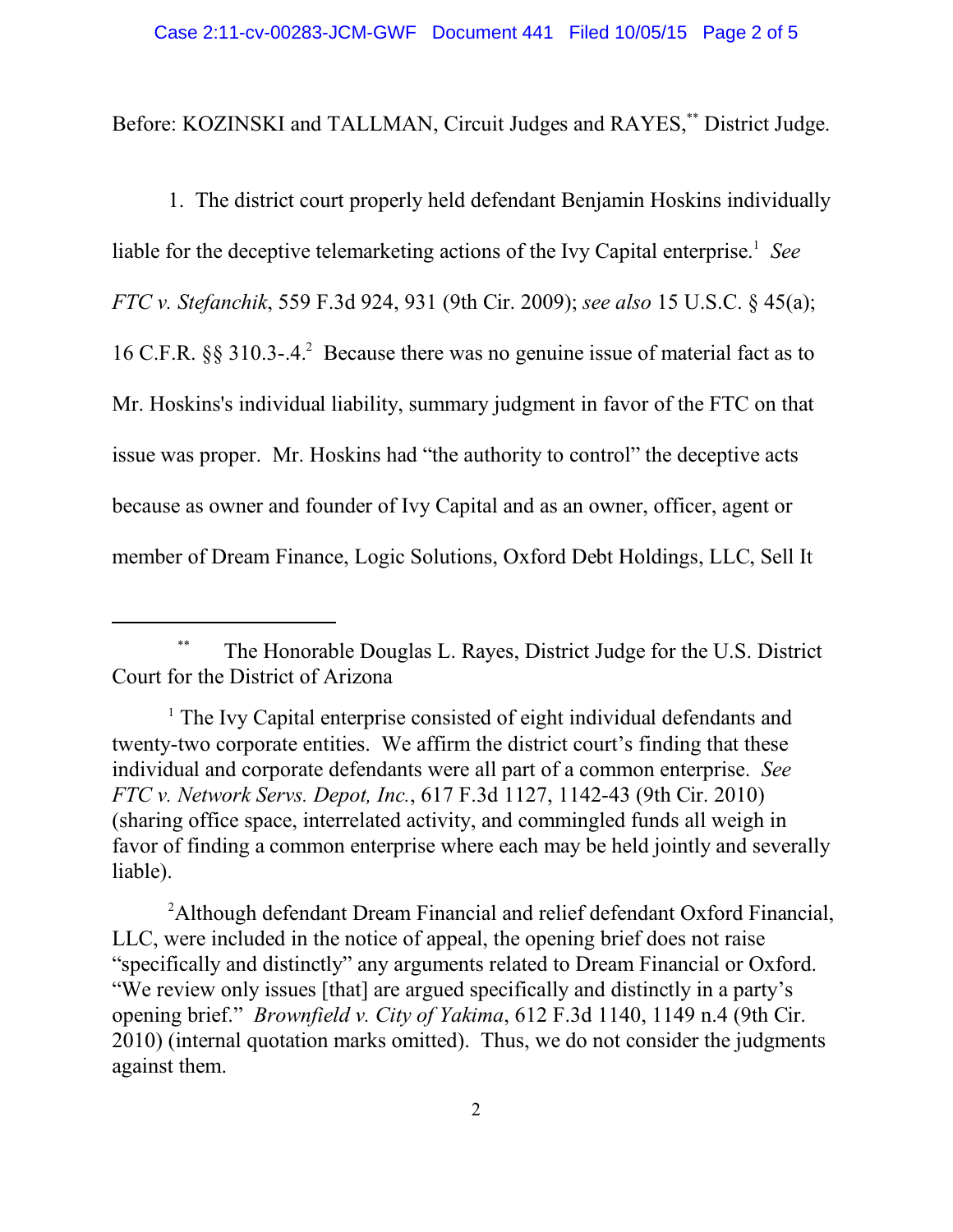Vizions, LLC, and Global Financial Group, LLC—all entities part of the Ivy Capital scheme—he participated in manager meetings, had the authority to sign contracts on behalf of the enterprise, was a signatory for multiple Ivy Capital accounts, provided consulting services and crucial start up resources, and even assisted in setting up a call center in the Phillippines. *See FTC v. Publ'g Clearing House, Inc.*, 104 F.3d 1168, 1170-71 (9th Cir. 1997) (finding that the defendant's role as president and her authority to sign documents on behalf of a corporation "demonstrate that she had the requisite control over the corporation").

 by the Ivy Capital enterprise. *Id.* at 1171. "There were myriad red flags that There is no genuine issue of material fact as to Mr. Hoskins's reckless indifference to the truth or falsity of the misrepresentations that were perpetrated would have led a reasonable person to suspect that something was amiss at" Ivy Capital and its affiliated corporate entities. *Network Servs. Depot*, 617 F.3d at 1141. The evidence, such as management emails, shows that Mr. Hoskins was aware of customer complaints, the high price of "business coaching" packages (\$2,000 - \$10,000), Ivy Capital's high chargeback rates with credit card merchants indicating potential fraud, and offshore accounts in St. Kitts. *See id.* (listing "multiple customer complaints" and "suspicious financial practices" as "warning signs" of fraud).

3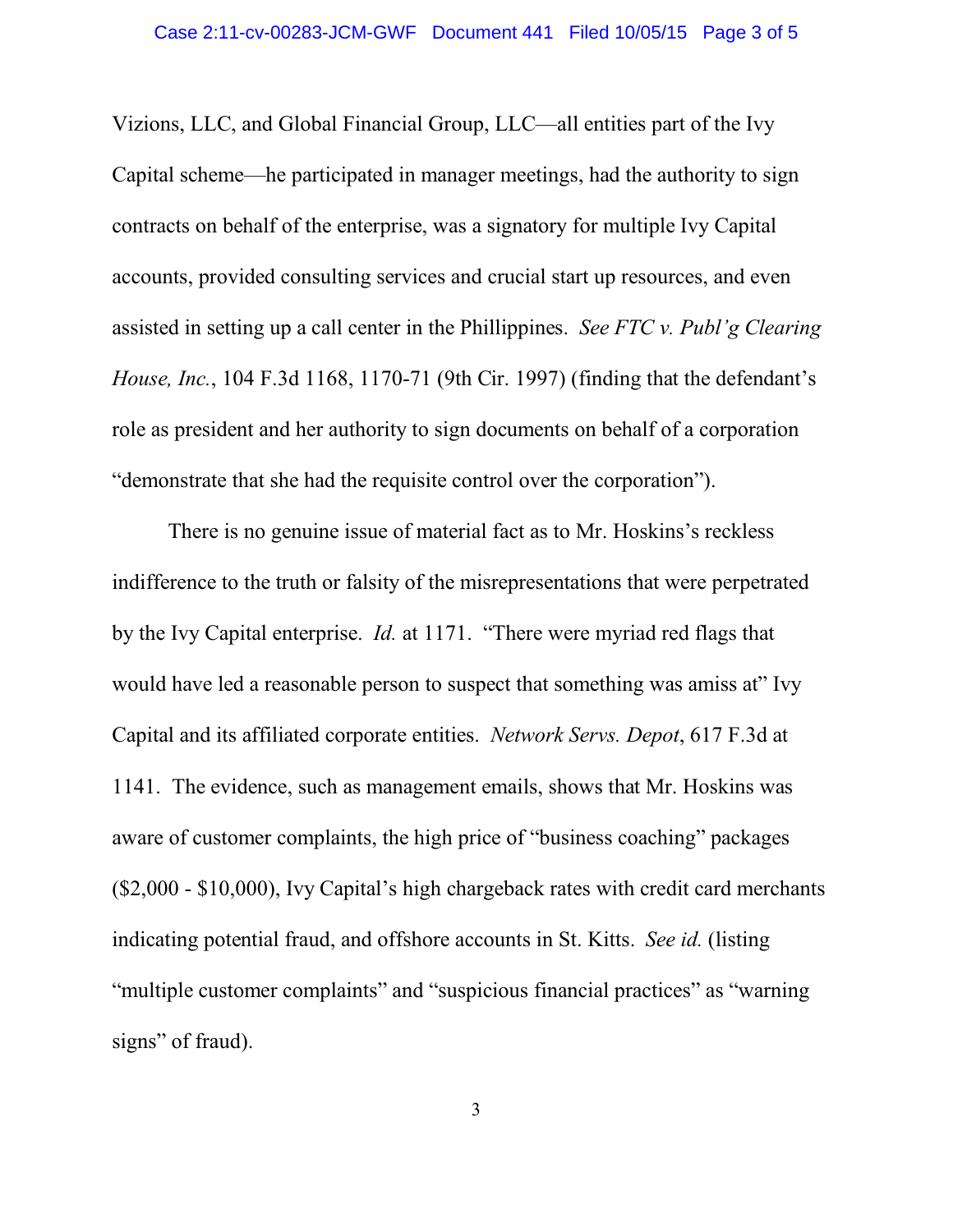defendant's unjust enrichment." *See Stefanchik*, 559 F.3d at 931-32. 2. The district court did not abuse its discretion in finding Mr. Hoskins jointly and severally liable with all other defendants (settled or otherwise) for \$[130,375,057.52](https://130,375,057.52), plus prejudgment interest. "Equity may require a defendant to restore his victims to the status quo where the loss suffered is greater than the

3. The district court did not err in finding relief defendant Leanne Hoskins liable for disgorgement as the alter ego of Oxford Financial, LLC. (1) She influenced and governed Oxford as its majority  $(51%)$  owner<sup>3</sup> and manager of its primary operations; (2) Oxford funds were used to pay school tuition, personal credit cards, and other household expenses demonstrating a "unity of interest and ownership"; and (3) adherence to the corporate fiction would promote injustice. *See Mosa v. Wilson-Bates Furniture Co.*, 583 P.2d 453, 454 (Nev. 1978).

 sought." *Crull v. GEM Ins. Co.*, 58 F.3d 1386, 1391 (9th Cir. 1995); *see also* A. We reject Ms. Hoskins's "theory of the pleadings" argument. "The pleadings need not identify any particular legal theory under which recovery is Wallace Tashima & James M. Wagstaffe, Federal Civil Procedure Before Trial, Calif. & 9th Cir. Editions ¶ 8:96.

<sup>&</sup>lt;sup>3</sup> Mr. Hoskins owns the remaining 49% of Oxford Financial, LLC.